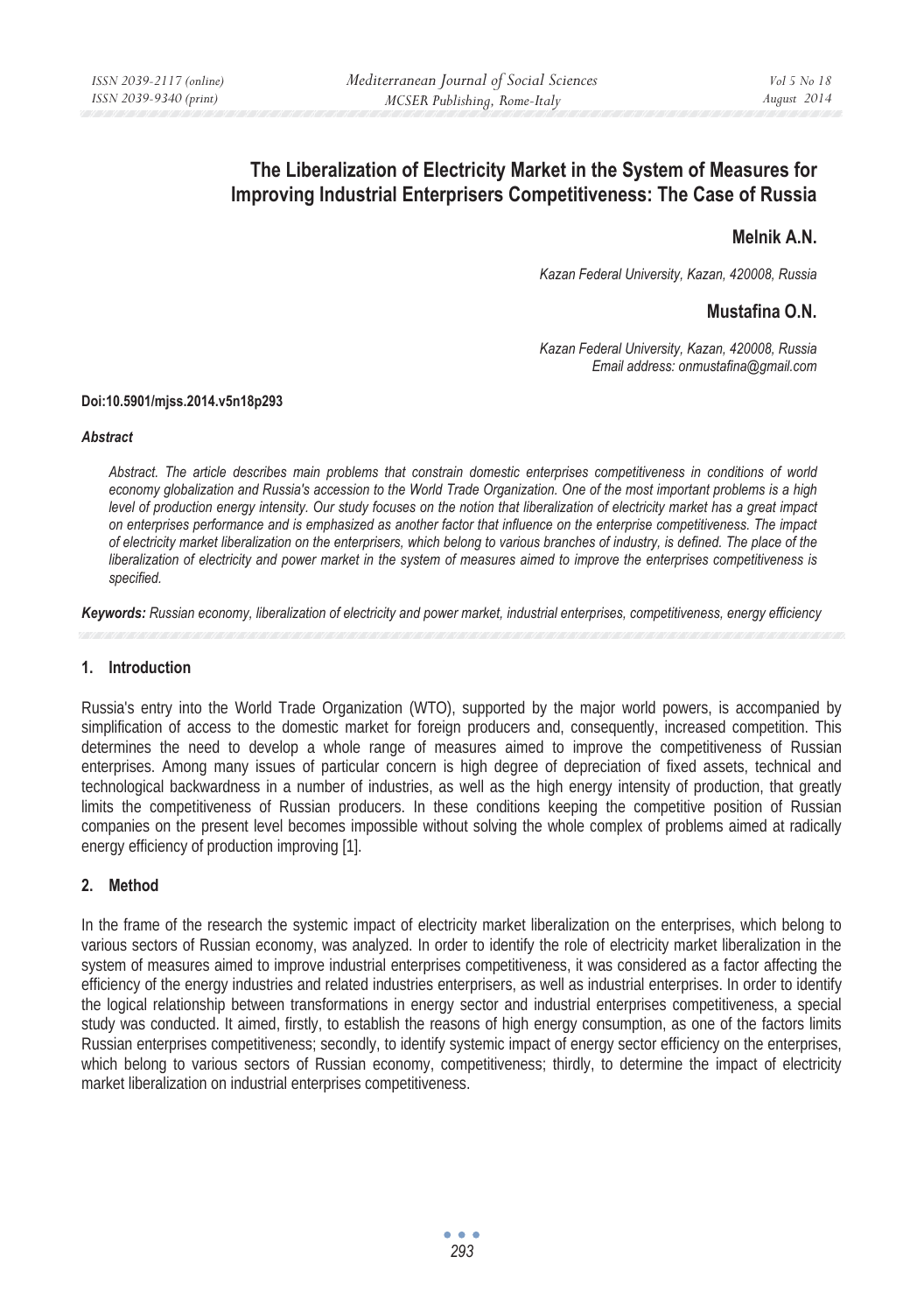#### **3. Results**

#### *3.1 Causes of Russian industry high energy intensity*

According to various estimates, the level of energy consumption per unit of gross domestic product (GDP) in Russia is still two - three times higher than in developed countries (Table 1). According to some sources [2] in 2013 Russian economy is still among ten most energy-intensive economies in the world.

|                | Colombia              | 0,077 |
|----------------|-----------------------|-------|
| $\overline{2}$ | <b>United Kingdom</b> | 0,091 |
| 3              | Spain                 | 0,096 |
| 4              | Italy                 | 0,099 |
| 5              | Portugal              | 0,103 |
| 6              | Turkey                | 0,106 |
|                | Japan                 | 0,112 |
| 8              | Germany               | 0,113 |
| $\cdots$       |                       |       |
| 20             | <b>USA</b>            | 0,168 |
| $\cdots$       |                       |       |
| 41             | Russia                | 0,331 |

**Table 1:** Energy intensity of GDP in different countries in 2013 (koe/\$) [3]

We could distinguish three main reasons of present situation. The first is that the level of energy consumption is highly depends on climate. Low temperatures and its significant fluctuations is particular for the most part of the territory of Russia [4]. Thus, in northern parts of Russia additional energy costs associated with heating could be higher than the European average up to 30%

The second is that level of energy consumption depends on production structure. The share of industrial production prevails in the production structure of Russia's GDP. It accounts for about 35%. The situation is different in developed countries, which try to develop less energy-intensive branches of industry. For example, the share of industrial production in GDP was 24% in U.S.A. in 2013, while in Japan - 22%. However, the share of services in these countries is almost 75%. At the same time power consumption in this area is considerably lower than in the industrial sector [5, 6].

The third is that the reduction of energy intensity of Russia's economy constrained by technological backwardness of various industries. To date, many industrial enterprises in Russia continue to use outdated equipment. According to various estimates, currently 15% of fixed assets which operate in industry are fully depreciated. In some industries, depreciation of fixed assets reaches even 50% [7]. Of particular concern is the state of the energy sector. According to some sources, more than 90% of power plants, 70% of boilers and process equipment of electrical networks and 66% of heat networks were built prior to 1990 [8]. Physically and morally outdated equipment on the Russian energy system facilities entails, firstly, reducing its efficiency at all stages of the production process; secondly, the increase in energy losses; thirdly, reducing the reliability of the energy system and, as a consequence, increase the risk to consumers of energy products.

Elimination of reasons mentioned above could be considered as a strategic task, which aimed to reduce Russian economy energy intensity.

#### *3.2 The influence of the energy sector efficiency on industrial enterprisers' competitiveness*

Energy sector efficiency is the basis of sustainable development of the economy and its competitiveness [9]. The energy sector influence on industrial enterprisers operation is primarily defined through the price of energy products, which directly affects the cost of production, as well as the reliability of consumers' power supply reliability with the necessary energy, which breakdowns could lead to significant economic losses. These parameters also depend on a number of factors (Fig. 1).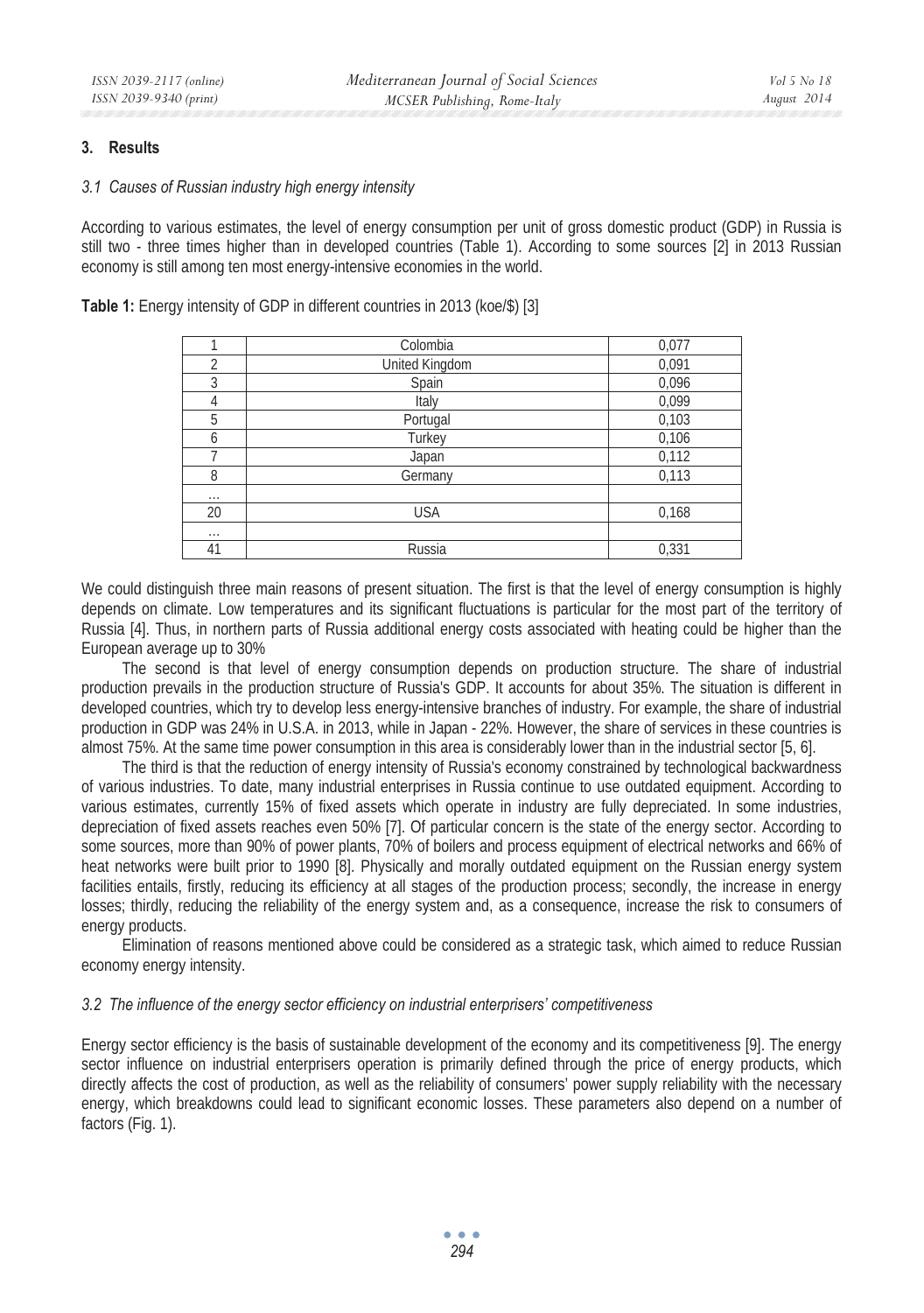

**Figure 1.** The influence of energy sector efficiency on industrial enterprisers' competitiveness

## *3.3 The influence of electricity market liberalization on enterprises which belong to various branches of economy*

The energy sector reform took a special place in the state support system of the producers. The development of energy sector market infrastructure, based on the implementation of the competitive pricing mechanisms and formation of the institutions of an open energy trading, is one of necessary conditions for successful energy efficiency problem solving. A competitive market environment formation was identified as one of the main priorities for energy sector development, and already finished electricity market liberalization was seen as an essential condition necessary to control the growth of tariffs for energy products.

## *3.4 The influence of electricity market liberalization on enterprises which belong to energy sector and related branches of economy*

Transformations held in Russia primarily affected the energy sector enterprisers. Firstly, the use of competitive pricing mechanism for energy products became an important factor, influencing the cost reduction for many of its producers [11]. Since the beginning of 2011 all the electrical energy in the country began to be sold at competitive prices. The need to provide a competitive price in the selection of bids on the market requires from power manufacturers to search out new opportunities to improve the efficiency of their own activities.

Secondly, the privatization of large share of the generating, distribution and power services companies allowed to attract significant amounts of investment needed for renovation of fixed assets and for the introduction of modern technologies in the working of power companies. Reliable modern technological basis of energy system operating is a fundamental requirement for sustainable development not only the energy sector but also the Russian economy.

Thirdly, the development of competitive relations in the power allowed to optimize the operation of the Unified Energy System of Russia, which provides a lower total cost of production, transmission and distribution of energy as compared to the pre-existing tariff system. This is achieved through the use of the mechanism of price bids from power suppliers, which assume loading, above all, the most effective generating capacities.

Fourthly, the modern system of management of the power complex of the country calls for greater state control over the infrastructure segment of the power industry, and it also calls for the modernization of the accounting and control system for power flows. Accurate accounting for the power production and consumption increases power system management ensures the reliability of power supply and promotes the growth of the investment attractiveness of the industry.

It should be noted, that the past transformation contributed to the positive results, not only in the power industry, but also in many other industries and fields, including energy equipment production, construction, metallurgy, gas industry, etc [10]. This is largely due to the fact that the introduction of new fixed assets in the power sector became a powerful incentive to increase orders for modern power equipment, construction, engineering and other services.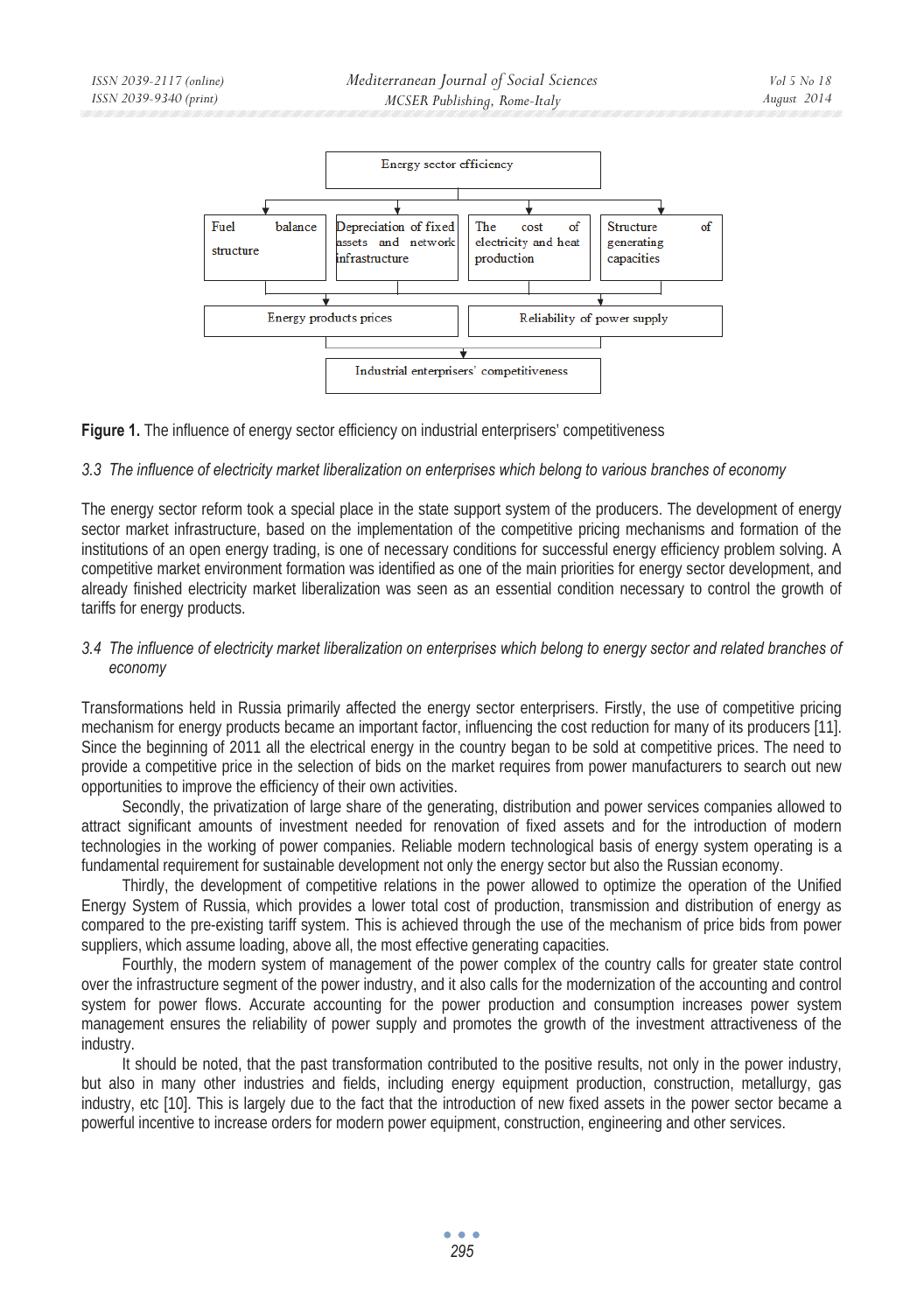#### *3.5 The influence of electricity market liberalization on industrial consumers of energy products*

Liberalization of the electricity market caused significant changes in the functioning of energy products consumers. The electricity market has gradually shifted into a qualitatively new state, the main feature of which is the development of competition in it. In addition to market generating and distribution companies, also the end users of power products become active subjects of market relations, including, most notably, the industrial enterprises. Thus, carried out liberalization of the electricity market in Russia can be viewed as the emergence of a new factor, which has significant impact on industrial enterprisers competitiveness.

The process of electricity market liberalization can be viewed from different perspectives. First, offered by the electricity market liberalization strategy forming opportunities and behavioral tactics on it, including, above all, the possibility of choosing a power supplier, permit to attribute the market to the factors of the microenvironment [12, 13]. In this context, the power market can be seen as an integral infrastructure element in the functioning of the industrial enterprises. For these purposes the work of wholesale and retail electricity markets and power exchange is organized, as well as the necessary infrastructure, which provides functioning of these markets [14]. Guaranteeing suppliers were determined in every Russian region, which carry out the functions of distribution companies and pledged to serve any customer. New organizations, involved in designing, installation and maintenance of commercial electricity and power accounting systems, required both producers and consumers of energy products, appear. All this forms the basis of reliable uninterrupted supply of electric energy and power to consumers, which is an essential condition of any enterprise operation [15].

Undertaken liberalization can be seen from the other side At the signing of the free contracts the enterprise directly interacts with the power supplier. And the companies already present on the wholesale power market, have received an opportunity to choose, firstly, the segment of the market for power purchasing, including the day-ahead market, the market of free bilateral contracts, power exchange; secondly, a supplier of power energy and thirdly, the type of contract for power supply and its conditions. Enterprises functioning in the retail power market, have received the choice of the marketing company and the terms of cooperation with it. In other words, the liberalization of the power market allowed to engage the companies in the process of actively choosing their most preferred power supply alternatives for their own production and economic activities.

Secondly, the successful implementation of the above allows to consider a system of power supply as a source of competitive advantage of the enterprise. Exactly as a result of the reforms, it became possible to realize various energy strategies [16]. In new conditions energy strategy could cover several targets, including providing the industrial and economic activities with the necessary power resources at competitive prices, insuring from possible fluctuations in the wholesale and retail electricity market, as well as obtaining additional income through the commission from various operations in the wholesale electricity market and energy exchange.

Thirdly, the liberalization of the power market can also be seen as a risk factor for all its participants. The reason for that lays in the fact, that the competition, as a rule, always increases the uncertainty of behavior of the environment. For businesses, this is expressed primarily in the unstable dynamics of the power prices and in the complexity of its prediction. It should also be taken into account, that there are risks arising from the sale of excess volume of power consumption, obtained through a bilateral agreement at the market pricing and for a day ahead, which may be lower than the agreement price. The same applies to the possible deviations during purchase or sale from the planned power consumption in the balancing market.

#### *3.6 The liberalization of electricity market in the system of measures for improving Russian enterprises competitiveness*

Taking into account all mentioned above, we could make a conclusion that the electricity market liberalization is associated with significant changes in industrial enterprisers operating conditions. It should be noted, that companies must take into consideration this changes wile designing their competitive strategies, cause energy costs directly affect the final product cost and, consequently, its competitiveness. Particular attention should be paid to the selection of suppliers of electricity, optimal planning of energy consumption, the formation of economically justified tariff plans and a number of others.

All this indicates that the electricity market liberalization take a special place in system of measures, aimed to improve Russian enterprisers competitiveness. The development of competition in the electricity market, as a necessary condition for energy efficiency improving of both on enterprisers belong to energy sector and other branches of economy, forms the basis for Russian economy sustainable development and for improving its competitiveness (Fig. 2.).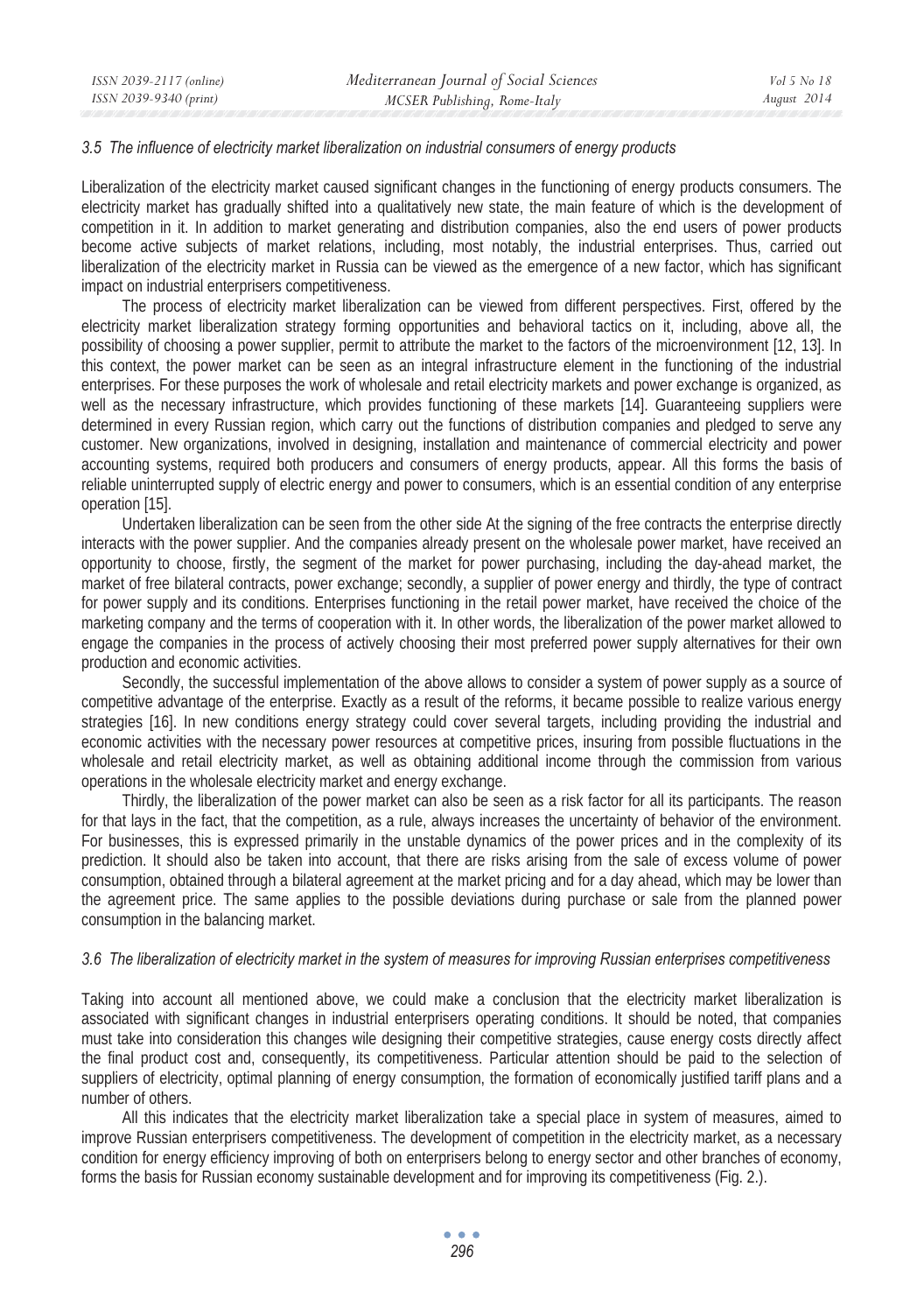## **4. Conclusion**

The study found that one of the most important issues, significantly restricts the Russian industry competitiveness is the high level of energy consumption. The study revealed a strong correlation between the energy sector functioning efficiency and the industrial enterprises competitiveness, which is determined by the reliability of consumers' power supply and the price level set on energy products. Based on this study the position that liberalization of electricity market is one of the most important areas in the system of measures for reducing the Russian economy's energy intensity was justified.

## **5. Acknowledgments**

This work was funded by the subsidy allocated to Kazan Federal University for the state assignment in the sphere of scientific activities



**Figure 2.** The liberalization of electricity market in the system of measures for improving Russian enterprises competitiveness

#### **References**

- Melnik, A.N., L.V. Lukishina and R.R. Khabibrakhmanov Methodological Foundations of the Formation of the Energy Strategy of an Enterprise // World Applied Sciences Journal, 23 (8), 2013, pp. 1085-1089.
- Federal State Statistic Service of the Russian Federation: www.gks.ru
- Energy data intelligence: http://www.enerdata.ru/

Fakhrutdinova, E., Kirshin,I., Kolesnikova, J., Salyakhov, E. The influence of cross-country technological transfer on economic profit formation // Middle East Journal of Scientific Research. Volume 17, Issue 12, 2013, pp. 1632-1634.

Melnik, A.N., Sadriev A.R.. Challenges and Opportunities for the Energy Clusters Formation // World Applied Sciences Journal, 27, 2013, pp.194-197.

Engoian, A. Industrial and institutional restructuring of the Russian electricity sector: Status and issues // Energy Policy (34), 2006. pp. 3233-3244.

Russian Energy strategy to the period up to 2030 year: http://minenergo.gov.ru /aboutminen/energostrategy/

Russian Federation state program "Energy saving and energy efficiency improvement to the period up to 2020 year": http://www.rg.ru/2011/01/25/energosberejenie-site-dok.html

Russian Federation Presidential Decree from the 4<sup>th</sup> of June 2008 year N. N 889 "About some measures on energy and ecological efficiency improvement of Russian economy": http://graph.document.kremlin.ru/page.aspx?963479

Kuleshov, D., Viljainen, S., Annala, S., Gore, O., Russian electricity sector reform: Challenges to retail competition. Utilities Policy (23), 2012. pp. 40-49.